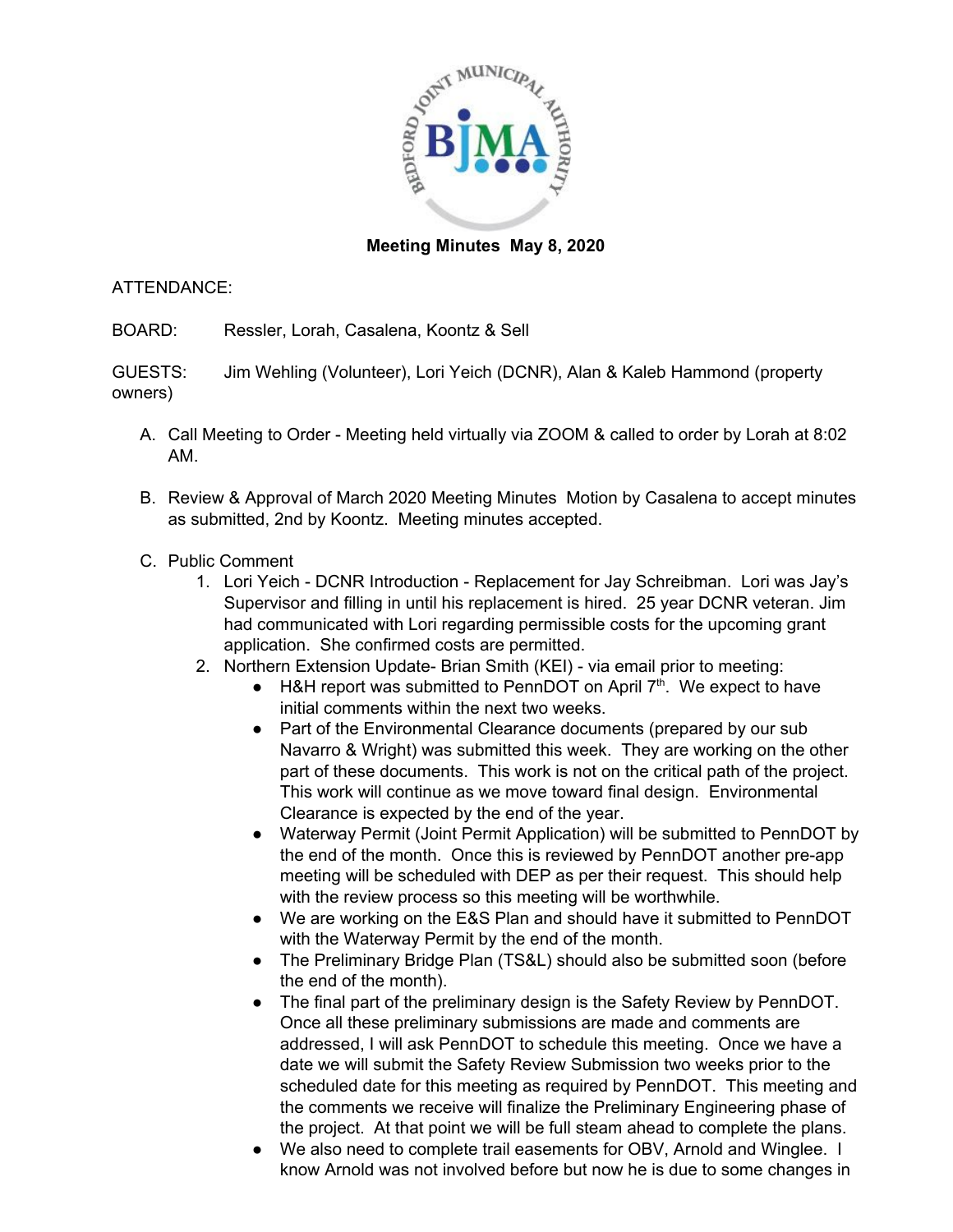the property lines that were discovered by our Survey Chief. There are a couple of issues that make the ownership around the bridge a little murky. Jim Wehling can explain further at the meeting tomorrow.

- Core borings were on the cusp of being performed before COVID-19 shut everything down. These borings are needed to complete final design on the bridge and culvert.
- We are a little behind schedule according to the formal schedule that PennDOT maintains for all their projects but we expect to make up the time during final design. We do not have any concerns about the project schedule.
- D. New Business
	- 1. SAP&DC mini-grant application Due date is May 20, 2020. Prepared by Jim Wehling. Applying for \$38,570. Draft application forwarded to all board members for review & comment. Funds needed to support additional design/engineering costs associated with the revised alignment for Northern Trail extension, including wetland banking, geotechnical costs, etc. Received a letter of support from Bedford County Commissioners to apply as well as a financial commitment of \$15,000 for each this year and next year. Motion by Koontz to adopt & 2nd by Lorah. Motion passed. April to execute resolution and email to Wehling. No original needed.
	- 2. Update on Meeting with Bedford Township Municipal Authority, May 6. Jim Wehling and Brad Koontz participated in meeting with Authority Board on May 6th. Very supportive of northern trail extension project & trail head to be located on North East side of OBV bridge. Will just want to make sure they still have access to their equipment.
	- 3. Trail Surface Jim had provided some ideas for smoothing the surface by email to board members several weeks ago. The Township may be willing to help with sweeping. Lori suggested possibly using Liquid Fuels money toward the trail surface, like used in Central PA area. Also proposed using a roller to help smooth surface. 2 inches of stone dust could make a big difference to smooth surface. . Rodney at Township could do sweep of small section to see if will help brush off the surface. Wehling to coordinate with Rodney to set up small test area.
	- 4. Property Owner Alan & Kaleb Hammond received proposed easement language. Would like to meet at the location to review plans & better understand access. Scheduled visit with Jim, Kaleb and Alan for May 12 at 9:00 AM at their property. Lorah will attend, if possible.

## E. Old Business

- 1. Construction Funding award letter status electronic copy received
- 2. Funding Request to Bedford County no longer applicable, as they have provided alternate support for SAP&DC Mini-Grant.
- 3. DCED Grant Agreement Extension Request approved through June 2021. Have not received an executed copy of the extension yet.
- 4. Boat Launch Update on Hometown Bank/Coughenour Engineering plans. Ressler provided the proposed design to Board members prior to the call. Waiting for Hometown Bank to approve prior to seeking funding for the project. Coughenour is working on a cost estimate for our portion to include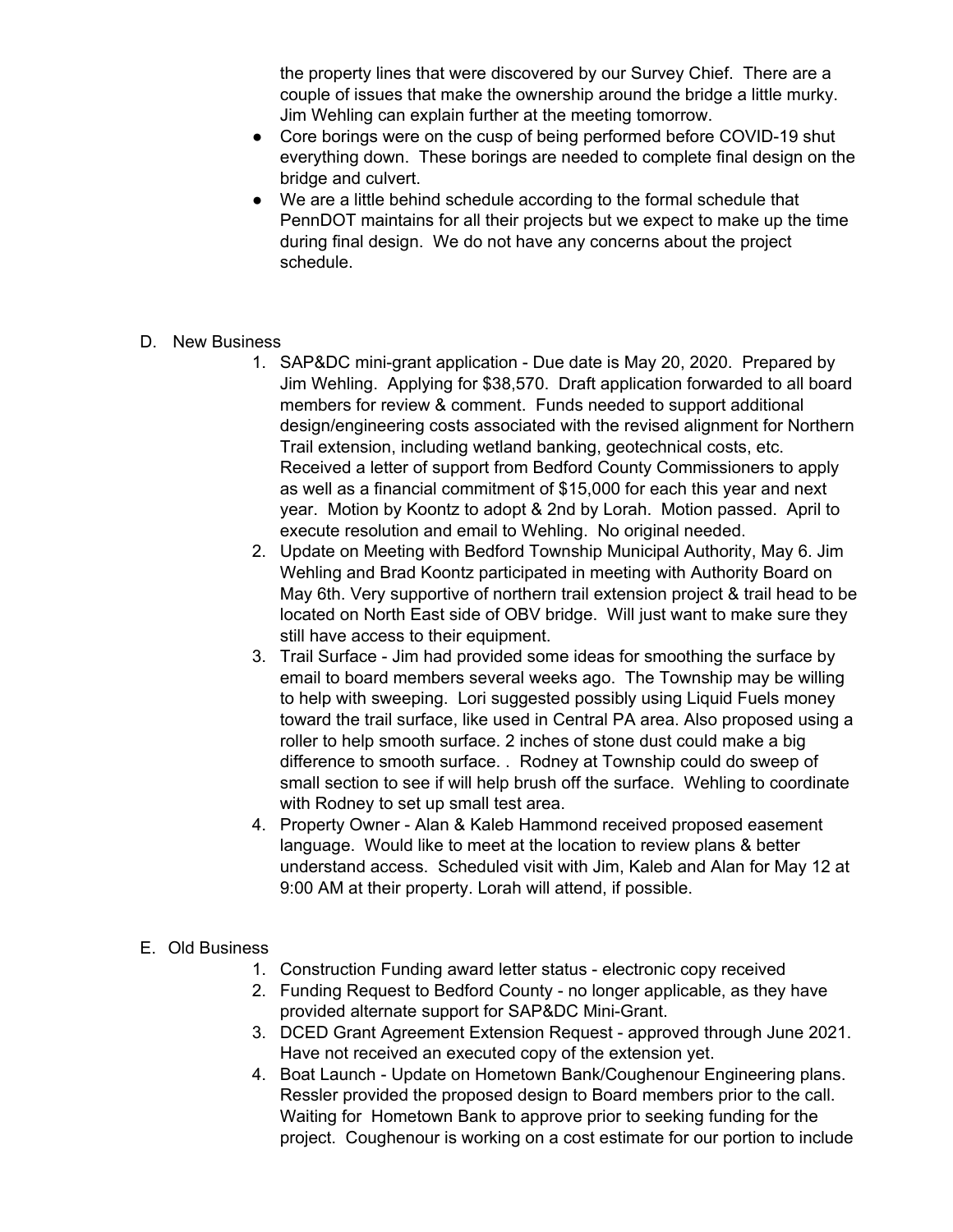the gravel access road, along with permitting/design/construction of the actual launch.

- 5. Trail Maintenance Looking for more volunteers to assist with routine maintenance, mowing, trimming, etc. Lorah noted we need to be conscious of social distancing for any volunteers serving. Clark family along Richard St. may be possible volunteers.
- 6. Updated signage for kiosks Updated map with new OBV trail head created by Rachel at Bedford County. Mary Jo will look at costs to print at UPS or Staples. Ressler will pick up.
- 7. Easements Jim Wehling report
	- a. Jim Wehling signed and executed easement Thank you Jim.
	- b. Hammond they have draft easement & will meet next week to review on site.
	- c. OBV working with their solicitor Brad Allison on a few points including use of trail for access to fields; an area for OBV to make for fishermen; a Kiosk on West side of bridge and a way to handle closings of trail for the few events (2-3/year) when enactments taking place.
	- d. G&N Realty Atty Snyder presenting to Don Brown
	- e. Peter Winglee on board, need specifics from design before can finalize easement
	- f. Williams Family on board, but don't want temporary construction language, which can be removed.
	- g. Clearfield Ave property owners need a specific document to review prior to more conversations. Wehling to discuss with Atty Snyder.
	- h. May 20 deadline for Wehling, Hammond, OBV and G&N for inclusion in SAP&DC grant application.
- F. Reports of Officers
	- Chairman concerns with trail surface. Recommends reviewing website: dirtandgravel.psu.edu site for more info prior to doing anything. Jim will talk to PSU folks again prior to doing anything.
	- Vice Chairman no report
	- Secretary Bridge Inspections will work on costs for review at future meeting.
	- Treasurer See attached Treasurer's Report. Motion by Ressler to accept Treasurer's Report, pay bills & Submit Reimbursement Request 10, along with Request 9, 2nd by Mary Jo, Motion passed.
	- Secretary-Treasurer no report.

Meeting adjourned at 9:14 AM.

Next Meeting will be June 12th @ 8:15 AM Meeting location to be determined.